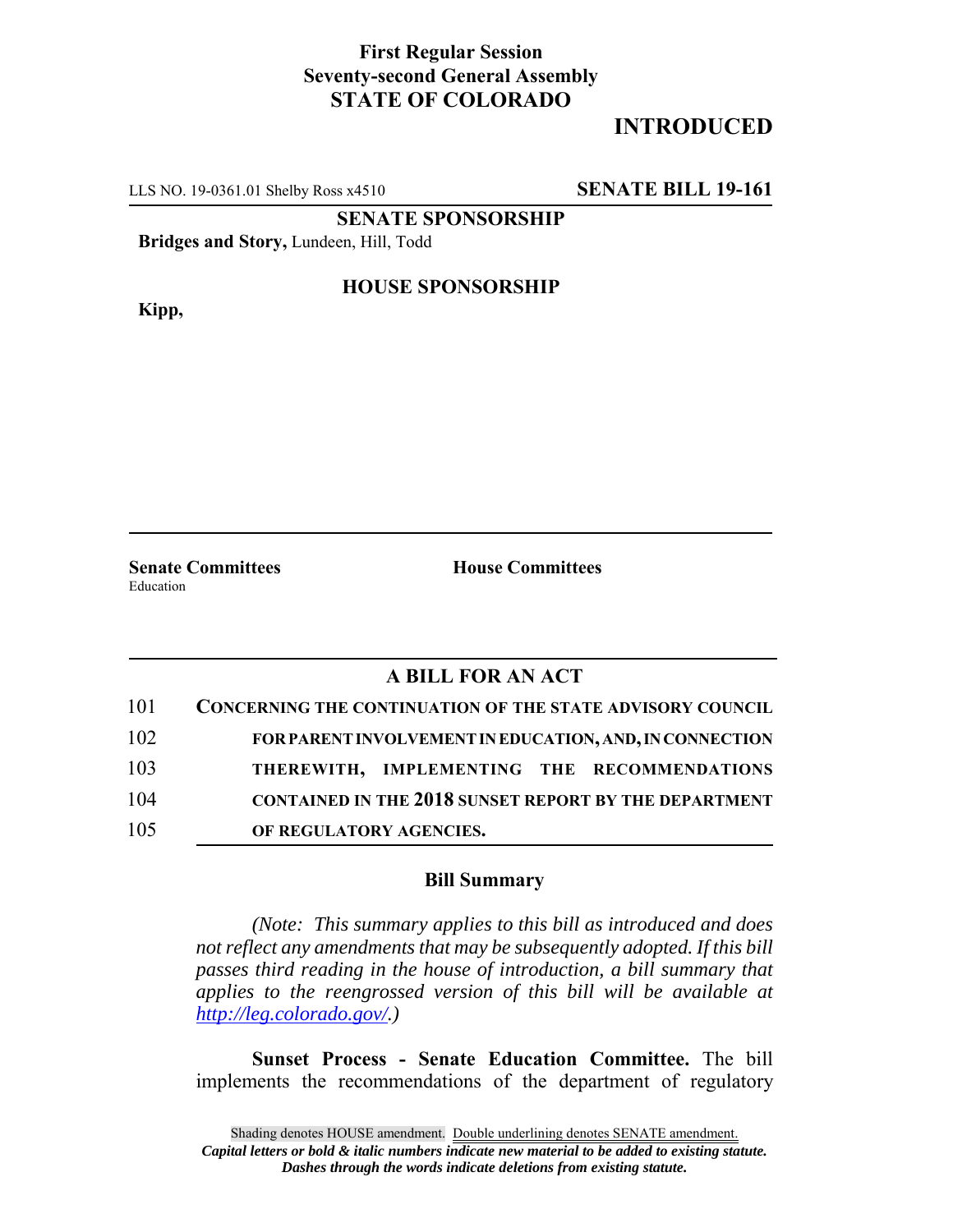agencies' sunset review by continuing the state advisory council for parent involvement in education indefinitely.

 *Be it enacted by the General Assembly of the State of Colorado:* **SECTION 1.** In Colorado Revised Statutes, 22-7-303, **amend**  $(2)(a)(I)$  as follows: **22-7-303. Colorado state advisory council for parent involvement in education - created - membership.** (2) The council shall consist of the following members: (a) The following members appointed by the state board: 8 (I) Five persons ONE PERSON FROM EACH CONGRESSIONAL 9 DISTRICT who are parents IS A PARENT of children A CHILD enrolled in a publicly funded preschool program, in any of grades kindergarten through 11 twelve, or in a state-supported institution of higher education. who reflect 12 student populations that are significantly represented in the state; and two 13 of whom are FOUR OF THE members APPOINTED PURSUANT TO THIS 14 SUBSECTION  $(2)(a)(I)$  MUST BE MEMBERS of a school accountability committee or a school district accountability committee. IN MAKING THE 16 APPOINTMENTS PURSUANT TO THIS SUBSECTION  $(2)(a)(I)$ , THE STATE BOARD SHALL CONSIDER THE STUDENT POPULATIONS THAT ARE SIGNIFICANTLY REPRESENTED IN THE STATE. **SECTION 2.** In Colorado Revised Statutes, **repeal** 22-7-306 as 20 follows: **22-7-306. Repeal of part.** (1) This part 3 is repealed, effective July 1, 2019. (2) Prior to said repeal, the council shall be reviewed as provided 24 in section 2-3-1203, C.R.S. **SECTION 3.** In Colorado Revised Statutes, 2-3-1203, **repeal**